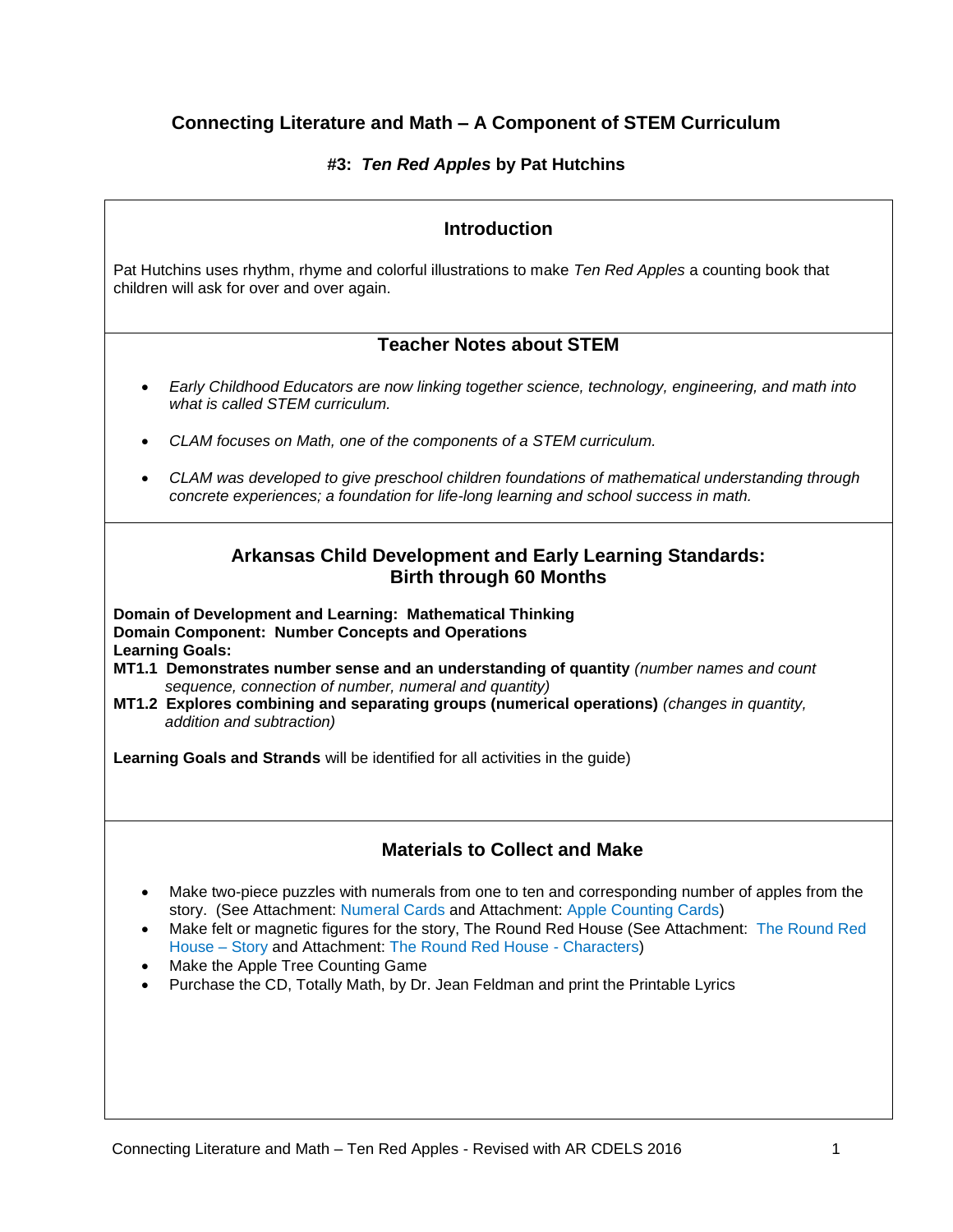# **Story Presentation**

**Learning Goals:** 

- **LD1.1 Understands and responds to language (in child's home language)** *(vocabulary and language comprehension)*
- **EL1.1 Shows interest in literacy experiences** *(engagement with books and stories)*
- **EL1.2 Engages in read-alouds and conversations about books and stories** *(engagement with books and stories)*
- **EL3.1 Responds to features of books and print** *(book knowledge and print knowledge)*
- **MT1.1 Demonstrates number sense and an understanding of quantity** *(number names and count sequence, connection of number, numeral and quantity)*
- **MT1.2 Explores combining and separating groups (numerical operations)** *(changes in quantity, addition and subtraction)*
- **Book:** *Ten Red Apples* by Pat Hutchins

## **First Reading of** *Ten Red Apples*

- Practice reading the book aloud so that you can capture the rhythm and rhyme of the text.
- Place a red apple in a feely bag or box and take to the book reading area.
- Say to children, "I have something in this bag and I'm going to need your help in guessing what it is. I'm going to pass the bag around and ask you to reach inside and feel what I've placed in the bag. Then I want you to guess what it is."
- Pass the bag around the circle and allow each child to reach inside, feel the object, describe what they feel, and guess what it is. Accept all answers and state what each child has said. For example, say "Maria thinks it's a ball." or "Angela says it feels smooth."
- Bring out the apple and state whether or not any children guessed correctly.
- Say to children, "Now I'll read a book to you about red apples."
- Show the cover, give title, author and illustrator. (Explain that the author is the person who writes the words and the illustrator is the person who draws the pictures. In this book, Pat Hutchins is both the author and illustrator.)
- Invite children to look at the cover and describe who and what they see.
- Read the story so all children can see the pictures in the book.
- Follow up the reading by inviting children to help you read one certain sentence in the book: "Yippee, fiddle-dee-fee!" Show each page with that sentence on it, run your finger under the words and ask children to say the line with you. Continue this from the first page to the last.

\_\_\_\_\_\_\_\_\_\_\_\_\_\_\_\_\_\_\_\_\_\_\_\_\_\_\_\_\_\_\_\_\_\_\_\_\_\_\_\_\_\_\_\_\_\_\_\_\_\_\_\_\_\_\_\_\_\_\_\_\_\_\_\_\_\_\_\_\_\_\_\_\_\_\_\_\_\_\_\_\_\_\_\_\_\_\_\_\_

#### **Second Reading of** *Ten Red Apples*

- Show the cover, give title, author and illustrator.
- Recall with children that they helped you read the sentence, "Yippee, fiddle-dee-fee!" Invite them to say it with you.
- Explain that they will help you read the story by saying that sentence with you each time it appears in the story.
- Begin to read the story. Run your finger under the sentence each time it appears in the story and join children in saying "Yippee, fiddle-dee-fee!"
- Follow up the reading by inviting children to read with you the number of apples hanging on the tree. For example, read "Ten red apples hanging on the tree. Yippee, fiddle-dee-fee!" "Nine red apples hanging on the tree. Yippee, fiddle-dee-fee!"
- Invite children to count with you the number of apples on the page that begins, "More red apples hanging on the tree…."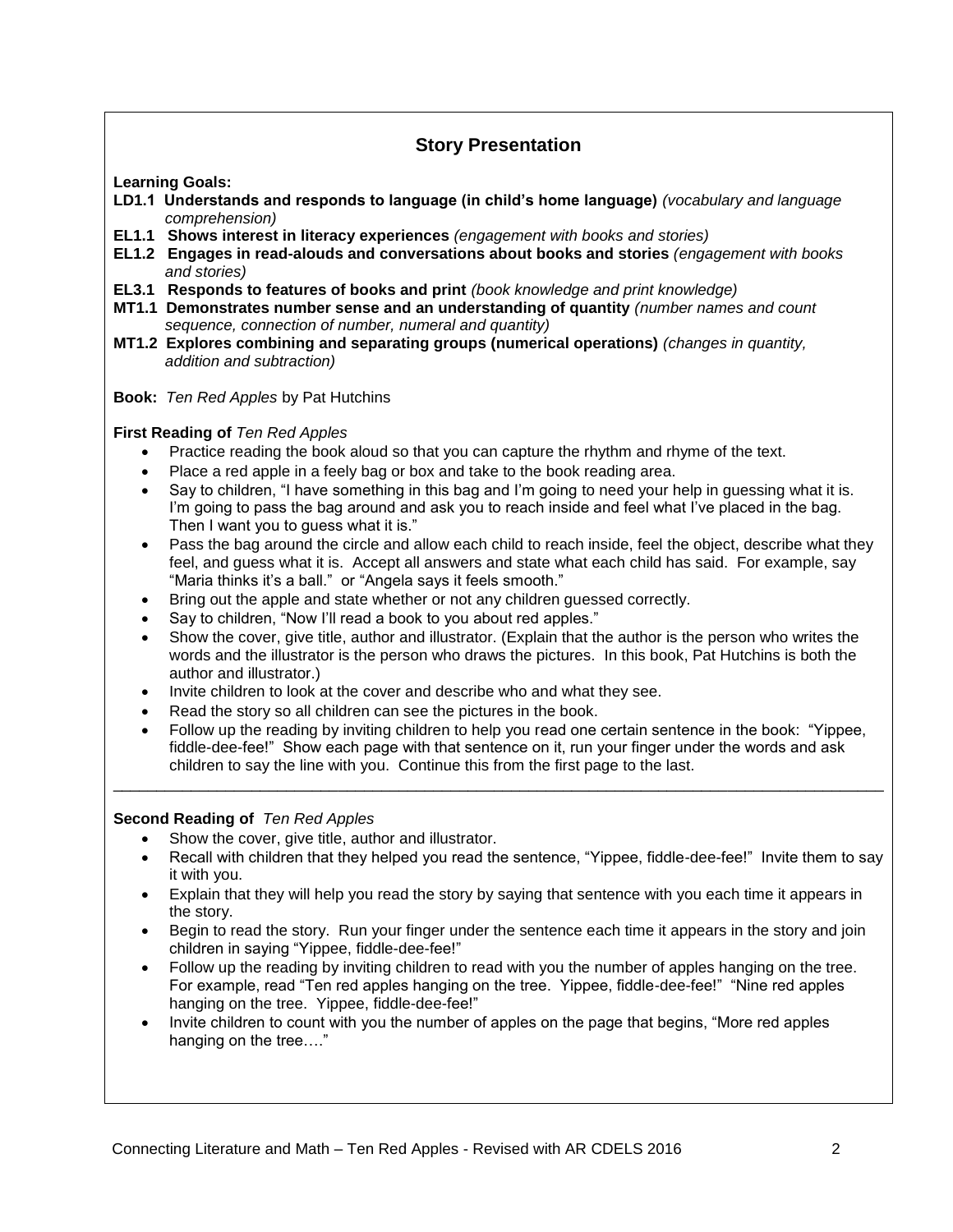### **Third Reading of** *Ten Red Apples*

- Show the cover and ask children to recall the title of the book.
- Say that Pat Hutchins is both the author and illustrator and ask children if they remember what each does. Give them prompts if necessary.
- Read the story so all children can see the pictures in the book.
- Follow up the reading by inviting children to pretend to be each animal that ate an apple off the tree. First, they will name the animal, then how the animal eats the apple, then the sound that the animal makes, followed by "fiddle-dee-fee."
- Point to the horse and ask children to name the animal. Then model how the animal eats the apple and the sound the animal makes, and ask children to echo. For example: chomp, chomp, chomp, neigh, neigh, fiddle-dee-fee

## **Additional Language and Literacy Activities**

### **Learning Goals:**

**LD1.1 Understands and responds to language (in child's home language)** *(vocabulary and language comprehension)*

### **EL1.1 Shows interest in literacy experiences**

### **Activity: The Round Red House**

### **Materials:** magnetic or felt figures of the story, The Round Red House, (See Attachment : The Red Round House – Story and Attachment: The Round Red House - Characters), apple and knife in a bag

#### **Directions:**

- Make either felt or magnetic storytelling figures for the story.
- Be familiar with the story so that you can tell it rather than read it to the children. Memorize the key sentence that occurs throughout the story: *A round red house, with no windows and no doors, a chimney on top and a star inside."*
- Refer to the story for directions as to how to present the story.
- Use the storytelling figures to tell the story.
- Explain to the children that the storytelling figures will be in the library/book area for them to use.

\_\_\_\_\_\_\_\_\_\_\_\_\_\_\_\_\_\_\_\_\_\_\_\_\_\_\_\_\_\_\_\_\_\_\_\_\_\_\_\_\_\_\_\_\_\_\_\_\_\_\_\_\_\_\_\_\_\_\_\_\_\_\_\_\_\_\_\_\_\_\_\_\_\_\_\_\_\_\_\_\_\_\_\_\_\_\_\_

Demonstrate and discuss with the children the correct way to use the storytelling figures.

#### **Learning Goals:**

**LD1.1 Understands and responds to language (in child's home language)** *(vocabulary and language comprehension)*

**EL1.1 Shows interest in literacy experiences** 

**EL2.1 Notices and manipulates the sounds of language** *(rhyme)*

**EL3.1 Responds to features of books and print** *(print knowledge)*

#### **Activity: The Apple Tree**

**Materials:** Make an illustrated rhyme chart and laminate or cover with clear adhesive to preserve.

| Way up high in an apple tree,        | (Hold hands above head, form circles with |
|--------------------------------------|-------------------------------------------|
| Two red apples smiled down at me     | thumb & forefinger of each hand. Smile)   |
| I shook that tree as hard as I could | (Put hands out as if on tree and - shake) |
| And down came those apples,          | (Hands above head and lower to ground)    |
| And Mmmmmmm were they good.          | (Rub tummy)                               |

**Teacher Note:** *Read from the chart with the children. Post the rhyme chart in the library/book area and suggest that they "read" it and say the rhyme.*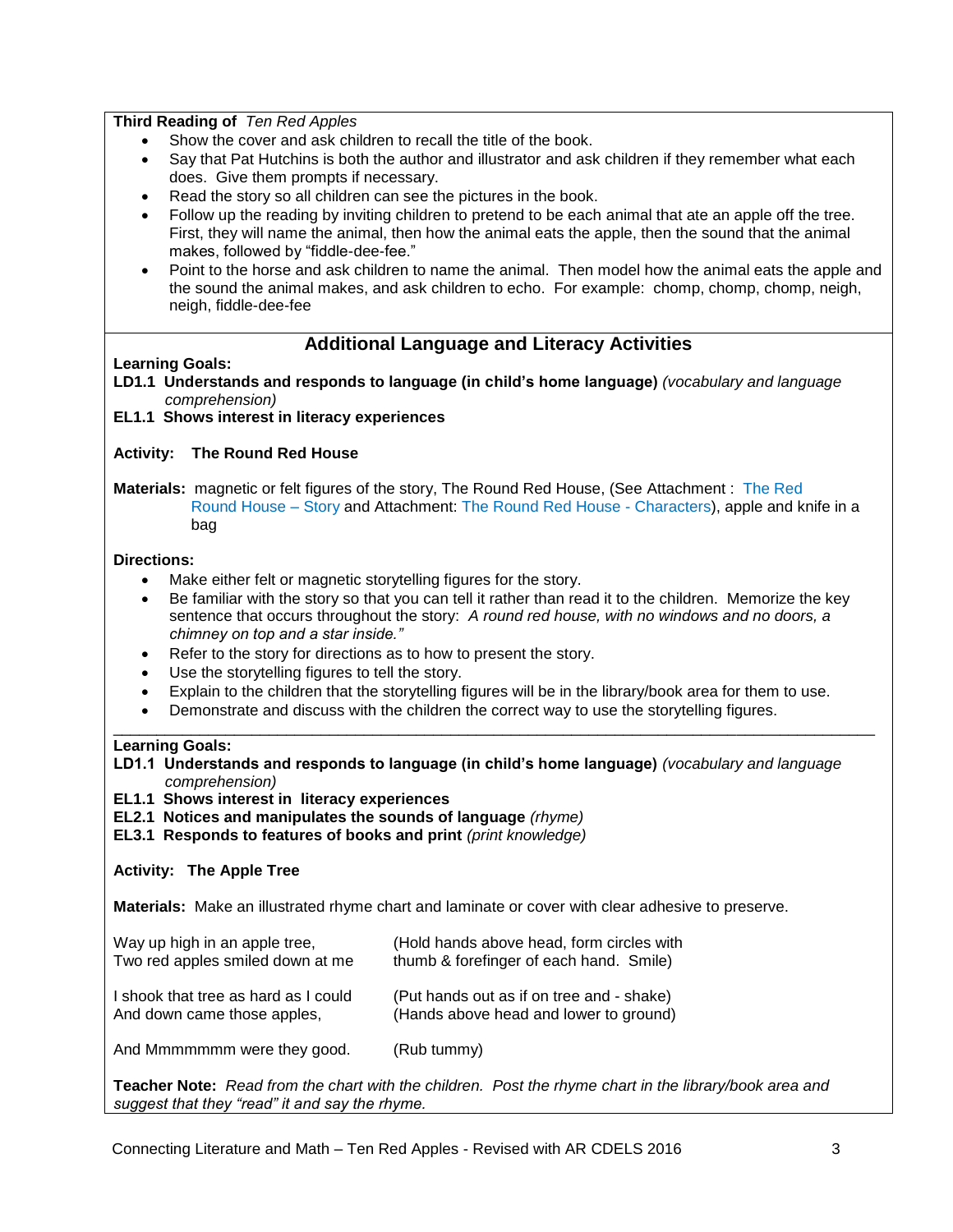# **Math Activities**

**Activity: Graphing Our Favorite Apple (Large Group)**

**Learning Goals:**

- **SE3.1 Shows awareness of self as unique individual** *(preferences)*
- **PH3.1 Demonstrates interest in engaging in healthy eating habits and making nutritious food choices** *(exploration of food experiences and food knowledge)*
- **EL3.1 Responds to features of books and print** *(print knowledge)*
- **MT1.1 Demonstrates number sense and an understanding of quantity** *(comparison of quantity, connection of number, numeral and quantity)*
- **ST3.1 Demonstrates knowledge of the characteristics of living things, the earth's environment, and physical objects and materials** *(physical objects and materials)*

#### **Directions:**

- Provide slices of two or three different kinds of apples, such as Red Delicious, and Granny Smith
- Provide a small plate and napkin for each child and adult.
- Sit at the table with the children and involve them in selecting and eating the apples.
- Enjoy the apples.
- Invite children to discuss the characteristics of the apples: color, texture, taste, for example.
- Follow up the snack by completing a graph about the children's favorite apple.
- Prepare a graph with columns for each apple. Use a picture or drawing of the apple with the name written on it.

| 7            |                      |                     |
|--------------|----------------------|---------------------|
| 6            |                      |                     |
| 5            | Peyton               |                     |
| 4            | <b>Beckett</b>       |                     |
| 3            | Kennedi              | Sarah               |
| $\mathbf{2}$ | Sam                  | Maria               |
| 1            | Taylor               | Lucy                |
|              |                      |                     |
|              | <b>Red Delicious</b> | <b>Granny Smith</b> |

### **Our Favorite Apple**

Write a summary story.

## **Our Favorite Apple**

Five children like Red Delicious Apples the best. Three children like Granny Smith Apples the best.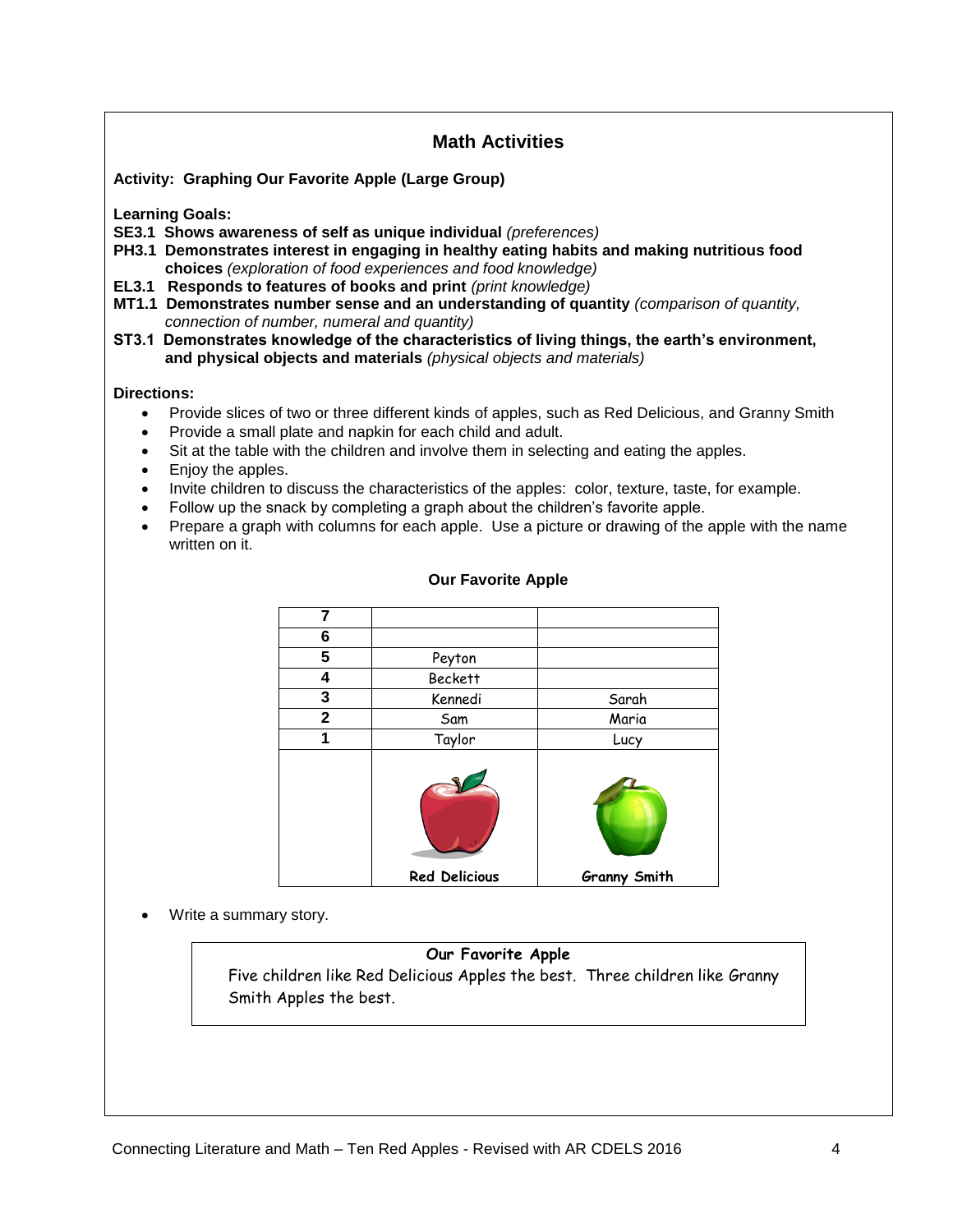## **Activity: Number March (tune of The Ants Go Marching 1 by 1) (Large Group)**

**Learning Goals:**

- **LD1.1 Understands and responds to language (in child's home language)** *(vocabulary and language comprehension, follows directions)*
- **MT1.1 Demonstrates number sense and an understanding of quantity** *(number names and count sequence)*
- **CA1.1 Explores through listening, singing, creating and moving to music** *(exploration of music and movement)*

#### **Directions:**

- Be familiar with the song, "Number March" from the Totally Math CD by Dr. Jean Feldman, or be prepared to sing it to the tune of "The Ants Go Marching 1 by 1."
- Play or sing the song with children, asking them to listen the first time. Then play or sing it again and invite children to do the hand motions suggested.

**Teacher Note:** *Printable Lyrics can be found on Dr. Jean's website. Click on the album, Totally Math.* 

## \_\_\_\_\_\_\_\_\_\_\_\_\_\_\_\_\_\_\_\_\_\_\_\_\_\_\_\_\_\_\_\_\_\_\_\_\_\_\_\_\_\_\_\_\_\_\_\_\_\_\_\_\_\_\_\_\_\_\_\_\_\_\_\_\_\_\_\_\_\_\_\_\_\_ **Food/Nutrition Experiences**

**Learning Goals:**

- **SE1.2 Interacts with peers** *(social skills)*
- **SE3.1 Shows awareness of self as unique individual** *(preferences)*
- **PH2.2 Adjusts grasp and coordinates movements to use tools** *(utensils)*
- **PH3.1 Demonstrates interest in engaging in healthy eating habits and making nutritious food choices** *(exploration of food experiences, food knowledge)*
- **LD2.1 Uses increasingly complex vocabulary, grammar, and sentence structure (in child's home language)**
- **EL3.1 Responds to features of books and print** *(print knowledge)*
- **ST3.1 Demonstrates knowledge of the characteristics of living things, the earth's environment, and physical objects and materials** *(physical objects and materials)*

**Activity: Applesauce and Apple Butter**

**Materials:** Labeled containers of applesauce and apple butter, serving bowls, and plates, spoons, plastic knives and crackers for each child.

## **Directions:**

- Provide a container of applesauce and container of apple butter that have labels on them.
- Show the jars to the children and ask if they know what is in each jar. Depending on children's answers, show and read the labels, applesauce and apple butter, with the children.
- Discuss with children that both applesauce and apple butter are made from apples.
- Place applesauce in one serving bowl and apple butter in another.
- Give each child a small plate, a spoon, a plastic knife, and crackers.
- Have each child take a tablespoon of applesauce and put in on his/her plate and pass the serving bowl around the table so that each child has a serving of applesauce.
- Repeat this process with the apple butter.
- Ask children to spread the applesauce on one cracker and the apple butter on another cracker.
- Suggest that before eating each snack, they smell the applesauce and apple butter.
- Invite children to discuss the difference in the texture, color, smell and taste of applesauce and apple butter. Which do they like best?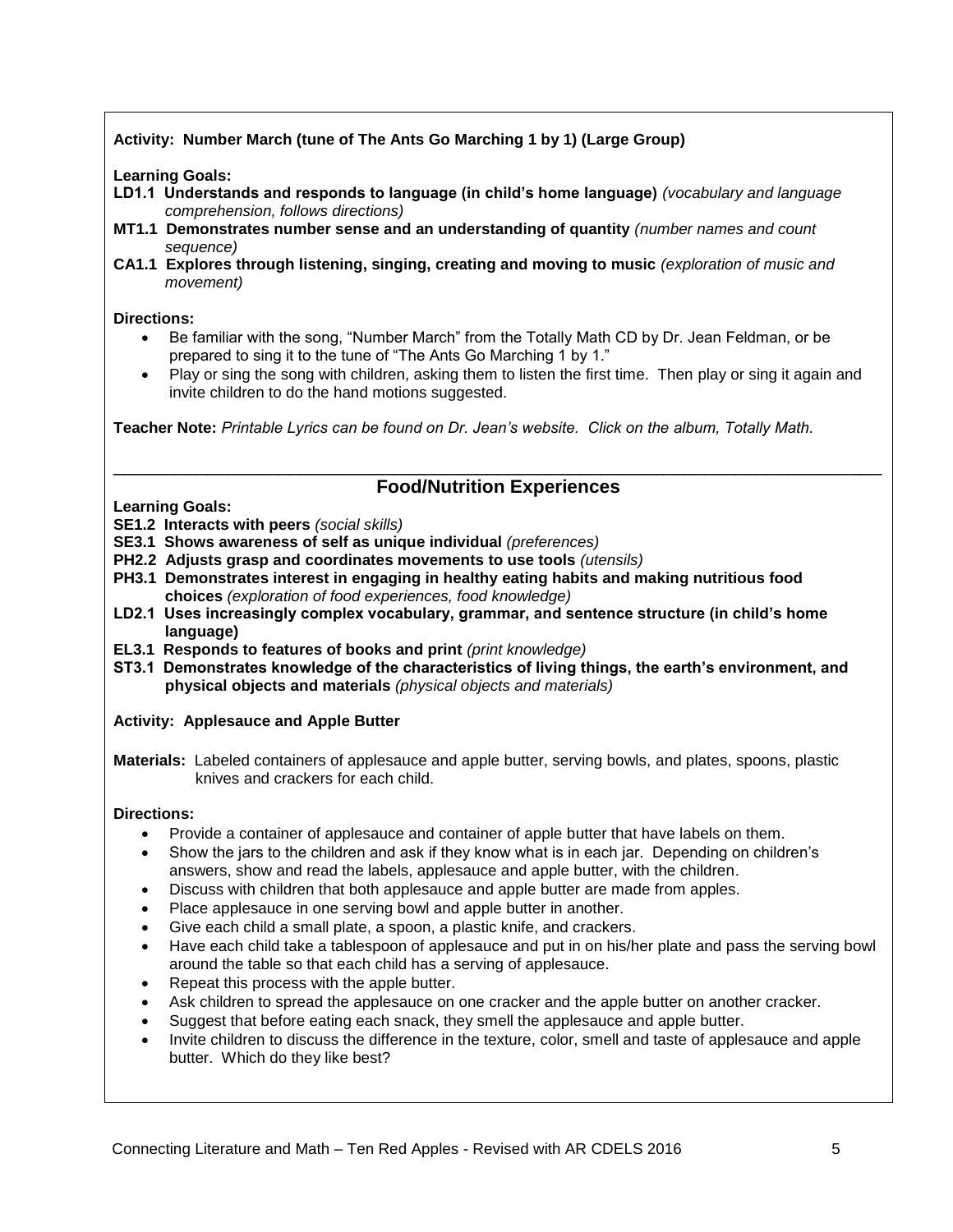## **Activity: Apple Juice and Apple Cider**

**Materials:** Labeled containers of apple juice and apple cider, small cups for each child

### **Directions:**

- Provide a container of apple juice and container of apple cider that have labels on them.
- Show the containers to the children and ask if they know what is in each jar.
- Depending on children's answers, label the items as apple juice and apple cider.
- Discuss with children that both apple juice and apple cider are made from apples.
- Assist children in pouring a small amount of apple juice in one cup or glass and a small amount of apple cider in another cup or glass.
- Suggest that before drinking the juice, children smell each one.
- Invite children to discuss the differences in the color, smell and taste of the apple juice and apple cider. Which do they like best?

## **Learning Environment**

**\_\_\_\_\_\_\_\_\_\_\_\_\_\_\_\_\_\_\_\_\_\_\_\_\_\_\_\_\_\_\_\_\_\_\_\_\_\_\_\_\_\_\_\_\_\_\_\_\_\_\_\_\_\_\_\_\_\_\_\_\_\_\_\_\_\_\_\_\_\_\_\_\_\_\_\_\_\_\_\_\_\_\_\_\_\_\_\_\_**

**Teacher Note:** *As children are involved in learning centers listed here, they are engaged in activities that support the following Domains of Child Development and Early Learning:*

- *Emergent Literacy*
- *Mathematical Thinking*
- *Creativity and Aesthetics*

### **Art Center**

Add red, green and yellow tempera paint to the center for painting at the easel

### **Library**

- Post the illustrated rhyme chart, "Two Little Apples," in the library area.
- Add storytelling figures for The Round Red House and a storyboard.

#### **Dramatic Play Center**

- Add a rolling pin, an aluminum pie pan and an illustrated recipe card for making apple pie.
- Add clean plastic containers for apple juice, apple sauce and apple butter.

#### **Manipulatives (or Math Center)**

- Place the apple numeral/number puzzles in the center.
- Apple Tree Counting Game: Prepare Apple Tree Counting boards by drawing trees on 8" X 10" poster board. Attach Green Felt for the tops of the trees and number the trees (1 to 10) on the trunks. Provide small red felt apples (or red felt circles to represent the apples) for the children to count and place on the trees.
- Provide number puzzles.